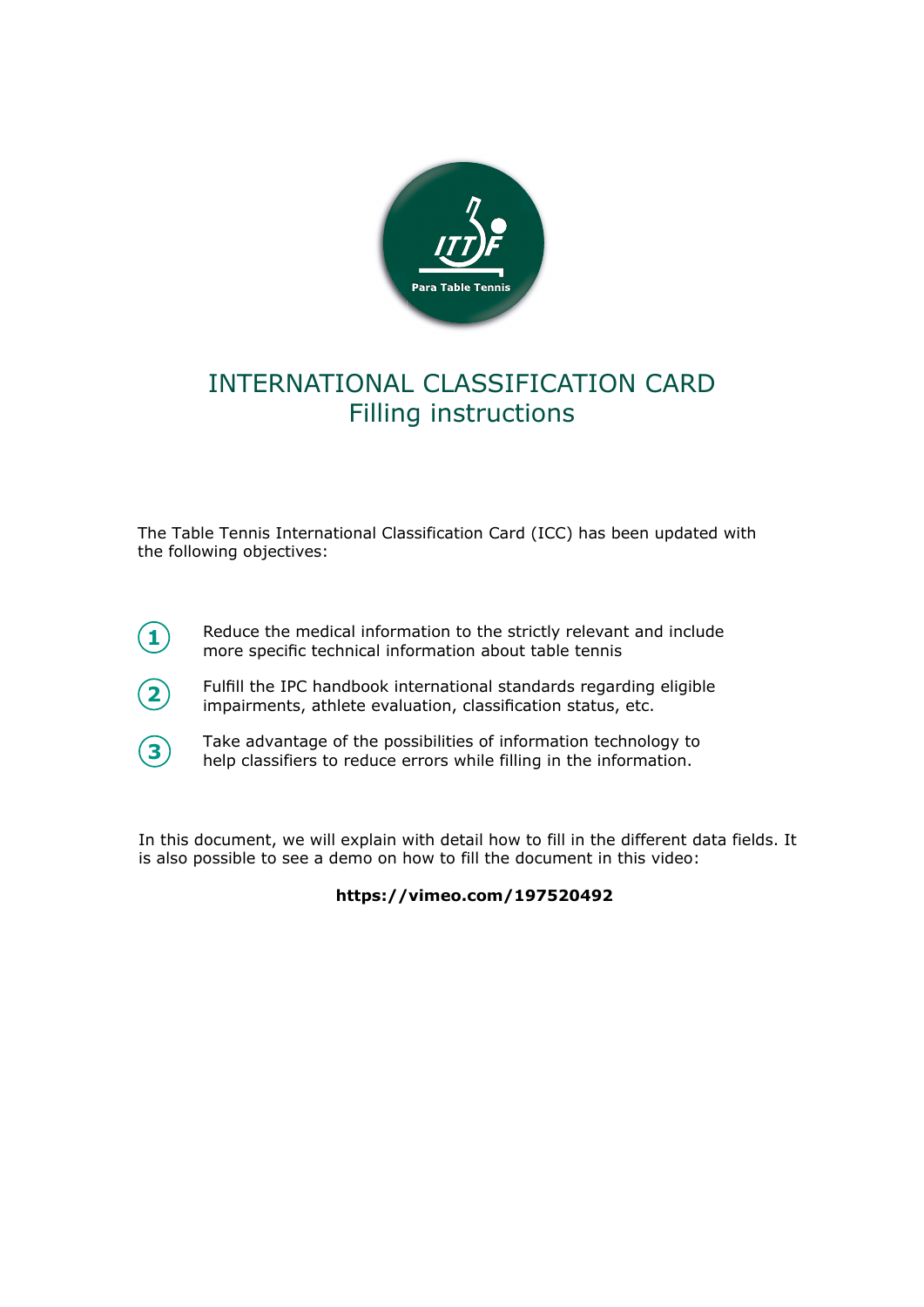# Page 1

| <b>FIELD</b>                | <b>EXPLANATION</b>                                                                                                                                                                               |
|-----------------------------|--------------------------------------------------------------------------------------------------------------------------------------------------------------------------------------------------|
| <b>Picture data field</b>   | We can add a picture by clicking in the field and selecting a jpg<br>file from our computer.                                                                                                     |
| <b>Male/Female</b>          | Select the appropriate button according to athlete's gender.                                                                                                                                     |
| <b>ID Number</b>            | Unique identification number assigned to the player in the<br>player classification form (PCF). If the player is already in the<br>master list we can find it in http://stats.ipttc.org/profiles |
| <b>Family Name</b>          | Full family name or surname as it appears in athlete's<br>passport. It will be automatically converted to uppercase.                                                                             |
| <b>Given Name</b>           | Given name or given names as it appears in athlete's passport.<br>Every single name's first letter will be automatically converted<br>to uppercase.                                              |
| <b>Date of birth</b>        | Date of birth in the format dd-mm-yyyy. An error will occur if<br>the format is wrong.                                                                                                           |
| <b>Country</b>              | Athlete's country name written in English. It will be<br>automatically converted to uppercase.                                                                                                   |
| <b>Class allocation</b>     | Only one class circle will be marked. In case of non-eligibility,<br>we will select circle labeled as "NE".                                                                                      |
| <b>Class Status</b>         | Class status as explained in section 7 of IPC's "International<br>Standard for Athlete Evaluation". Original document can be<br>found in https://www.paralympic.org/the-ipc/handbook             |
| <b>Year</b>                 | Year of review date. As explained in section 7.2.3 of the<br>document "International Standard for Athlete Evaluation".                                                                           |
| <b>Classification date</b>  | Date of classification in the format dd-mm-yyyy. An error will<br>occur if the format is wrong.                                                                                                  |
| <b>Location</b>             | City and Country where classification was held.                                                                                                                                                  |
| <b>Names of classifiers</b> | Names and surnames of authorized classifiers.                                                                                                                                                    |
| Med/Tech                    | Professional background of each classifier.                                                                                                                                                      |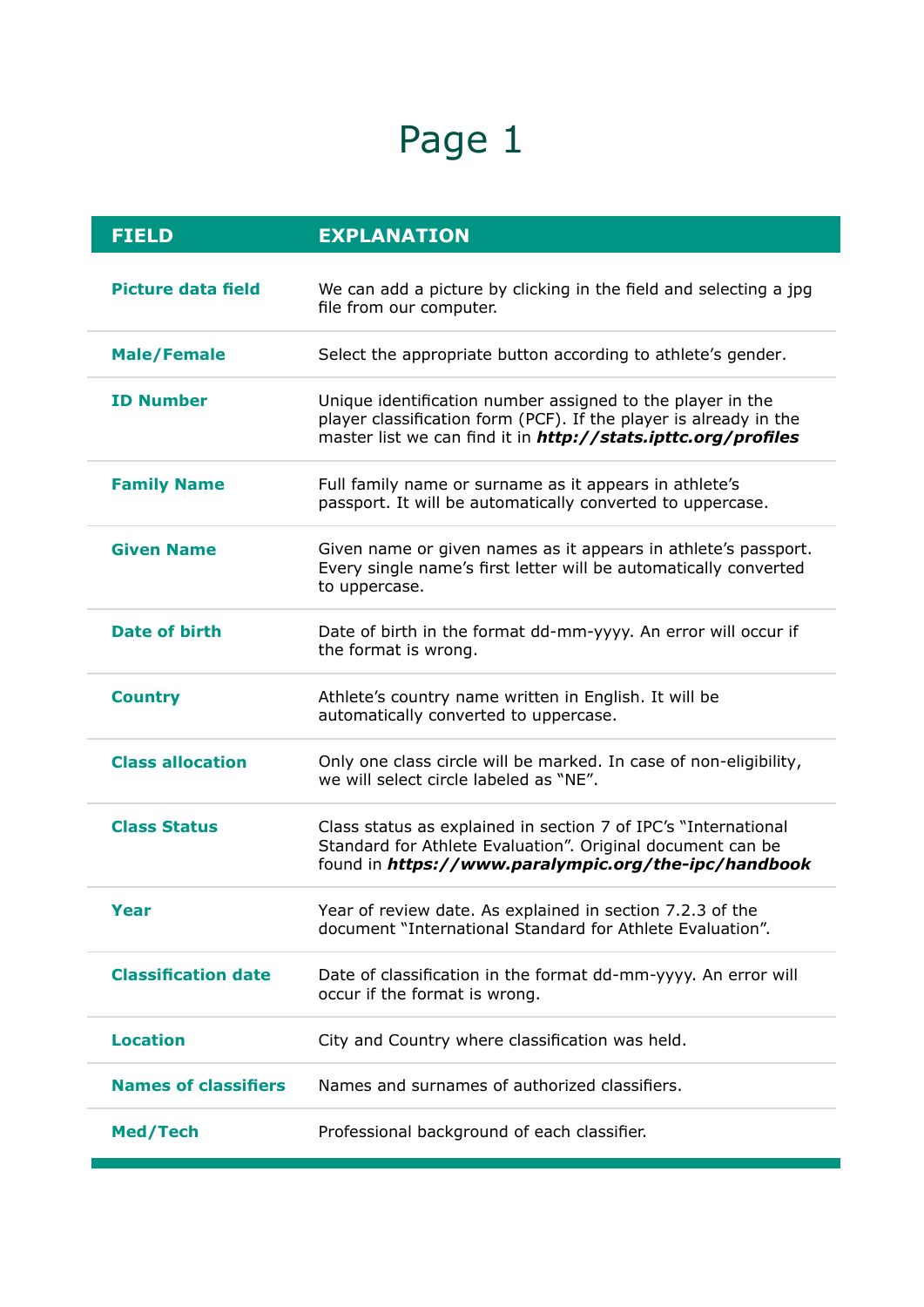## Page 2

| <b>FIELD</b>                                     | <b>EXPLANATION</b>                                                                                                                                                                                                                                                                                                                                                                                                                |
|--------------------------------------------------|-----------------------------------------------------------------------------------------------------------------------------------------------------------------------------------------------------------------------------------------------------------------------------------------------------------------------------------------------------------------------------------------------------------------------------------|
| <b>Wheelchair/Standing</b>                       | General classification group assigned to the player.                                                                                                                                                                                                                                                                                                                                                                              |
| <b>Wheelchair type</b>                           | Select the wheelchair used by the athlete from one of this<br>options:                                                                                                                                                                                                                                                                                                                                                            |
|                                                  | • Mechanical. Standard mechanical wheelchair with no<br>electrical assistance whatsoever                                                                                                                                                                                                                                                                                                                                          |
|                                                  | • Electric. Wheelchair with electrical assistance driven by<br>joystick                                                                                                                                                                                                                                                                                                                                                           |
|                                                  | • Power assisted. Mechanical wheelchair with any<br>electrical assistance but driven by athlete using hands<br>directly over the wheels.                                                                                                                                                                                                                                                                                          |
| <b>Eligible impairments</b>                      | Eligible Impairments as described in IPC Code chapter 1.3.2.1<br>of the document "International Standard for Eligible<br>Impairments". Original document can be found in<br>https://www.paralympic.org/the-ipc/handbook. In the<br>cases of multiple impairments, we will check all of them but we<br>don't need to provide a detailed description of everyone, but<br>only of those which are more relevant to class allocation. |
|                                                  | In the presence of impairments 2.1 or 2.2 (and possibly with<br>other impairments too), relevant measurements shown in<br>central table should be completed. These could be MMT<br>(manual muscle test), passive ROM (range of motion) or both.                                                                                                                                                                                   |
| <b>Detailed description</b><br>of the impairment | Description of the impairments and, if available, description of<br>Underlying Health Condition that leads to the impairment.<br>As examples: SCI T5-T6, polio R leg, BPI left arm, amputation<br>L AK, dysmelia R arm, CP left hemiplegia, etc. We can include<br>here a brief description of the surgical procedures of the<br>athlete that are relevant to its classification.                                                 |
| <b>Assistive devices</b>                         | Description of the assistive devices used by the athlete such as<br>straps, belts, braces, orthosis, prosthesis, canes, crutches,                                                                                                                                                                                                                                                                                                 |
| <b>Trunk balance</b><br><b>Side movements</b>    | Indicate quality of trunk balance (for wheelchair athletes) or<br>quality of leg's side movements (for standing players).                                                                                                                                                                                                                                                                                                         |
| Comments/<br><b>Observations</b>                 | General comments that are needed to understand the final<br>decision regarding classification.                                                                                                                                                                                                                                                                                                                                    |